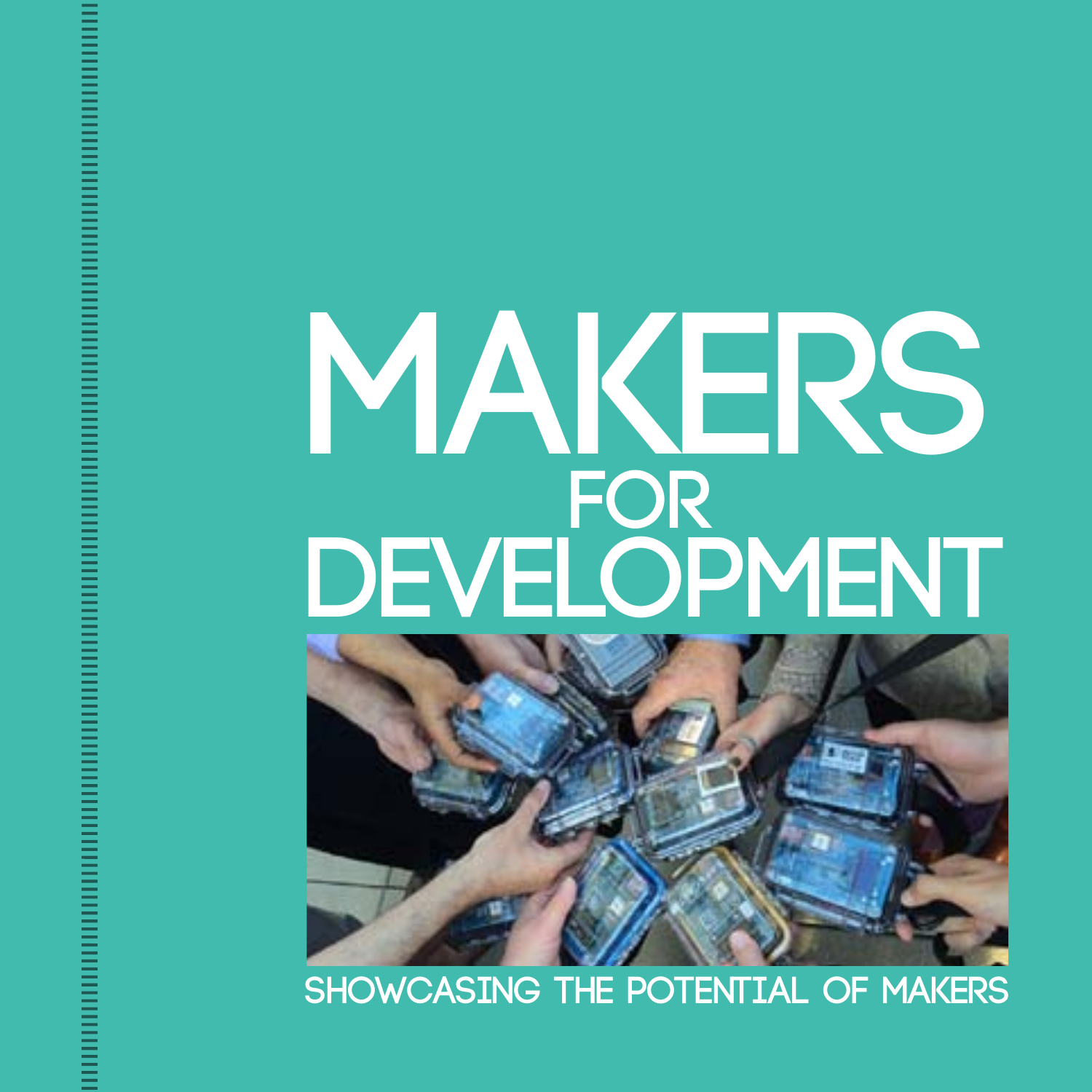### **INTRODUCTion**

We have been makers since the dawn of time. From Beduin tents to yurts, saris to suits, and foods to philosophies, we have changed, broken, mended, explored, connected, minified and magnified the world around us. New machines have been engineered and new techniques invented, including 3D printers, programmable microchips, tiny sensors and the internet synergizing them - tools that amplify, accelerate and empower.

Public spaces - fab labs, maker spaces and hacker spaces - have developed around the world to democratize access to these otherwise capital intensive tools and foster a community around them. These are spaces for the young and old, educated and uneducated, alike. Spaces for creativity, thinking, problem solving, learning, making, inventing, doing and changing.

Colloquially called the "maker movement", this emerging global ecosystem is about solving local challenges through collaboration, innovation, and entrepreneurship.

Projects everywhere benefit from this - ideas can be cheaply transformed into prototypes; products become customized for culture, climate and people; manufacturing becomes local and just-in-time; and goods become easy and affordable to repair and recycle.

To highlight the potential of these spaces, we showcase twelve of these projects in this catalog, projects that are low in cost but rich in potential. Because ultimately, these spaces empower the maker within each of us and catalyze our collective development.



◆ Approximate<br>Price per Unit

**Q** Location of Innovation









**Contract Contract** 

**Contract Contract Contract Contract Contract Contract Contract Contract Contract Contract Contract Contract Contract Contract Contract Contract Contract Contract Contract Contract The Common Contract Contract Contract Contract Contract Contract Contract Contract Contract Contract Contract Contract Contract Contract Contract Contract Contract Contract**  $\mathcal{O}(\mathcal{O}(\log n))$ **Contract Contract Contract Contract** 

**Contract Contract Contract Contract Contract Contract** 

**Contract Contract** 

**Contract Contract Contract Contract Contract Contract** 





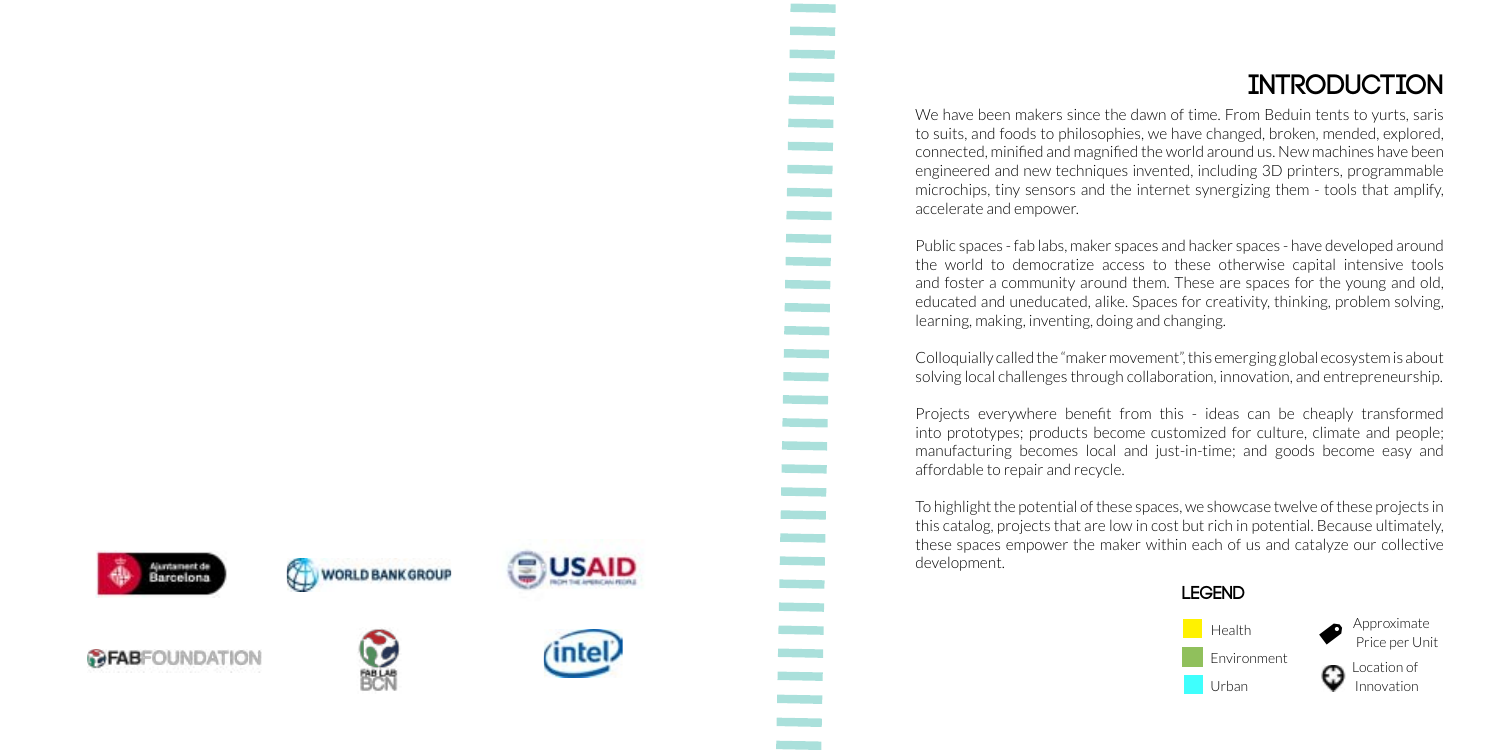Diagnose & manage **respiratory disease Cheap, REusable & Rapid** testing

LOW Cost

# **SPIROMETER**

A spirometer built by fifteen year old high school student, Maya Varma, for the early diagnosis of Chronic Obstructive Pulmonary Disease (COPD), a disease caused by air pollution:



## **A SO WHAT?**

COPD is the third largest killer in the world - greater than HIV/AIDS and diarrhoeal diseases combined.

While irreversible and incurable, early detection of COPD can slow its progression.

COPD, however, remains under diagnosed around the world, limiting treatment.

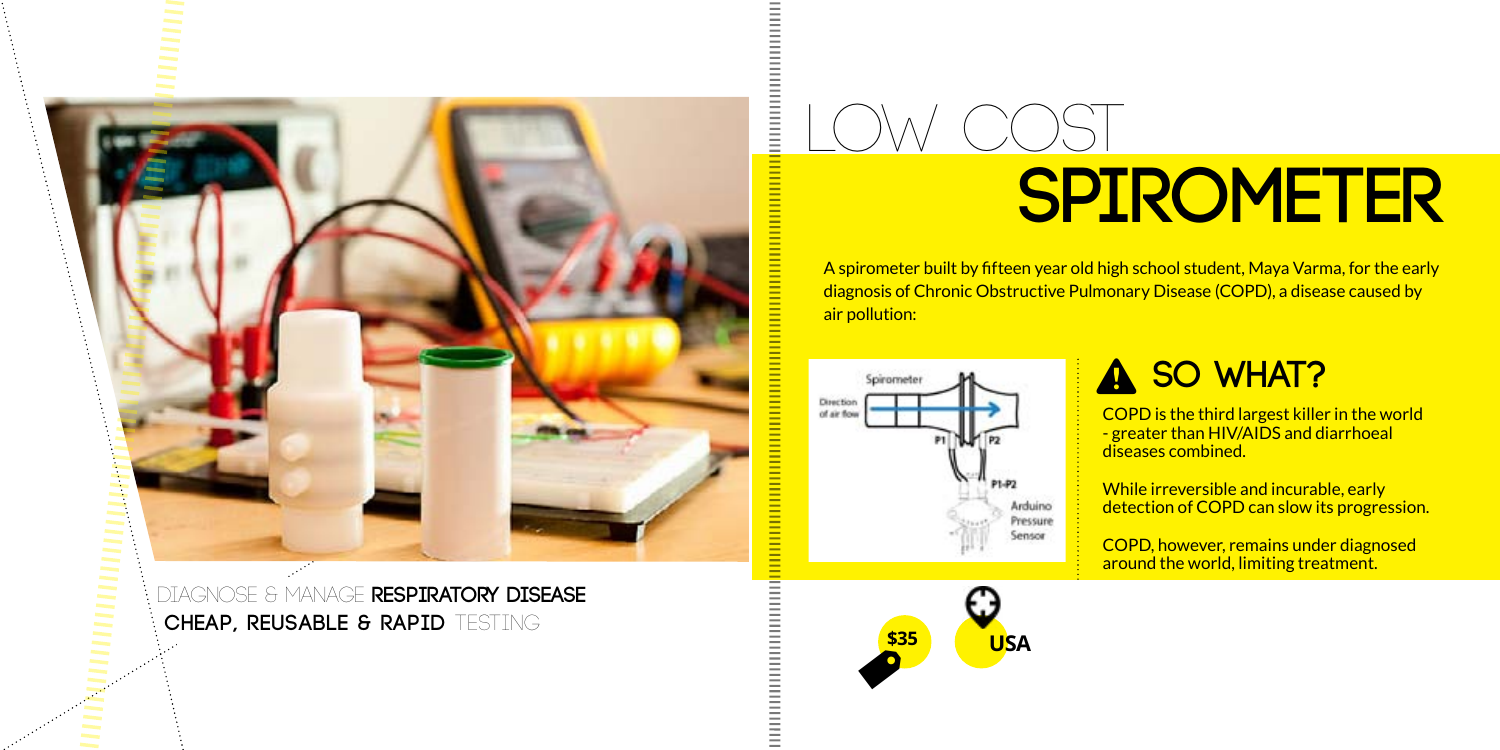

FIELD BASED **CITIZEN SCIENCE**  TROpical DIsease **Diagnosis** Science **Education** 

# **micrOSCOPE**  RINT & FOLD PAPER

An origami-inspired optical microscope that can be assembled with a sheet of paper and a pair of scissors:



==================

**HILLIN** 

## **A SO WHAT?**

Powerful enough to see E. coli bacteria.

Disposable diagnostics for diseases such as Malaria and Visceral Leishmaniasis.

Hundreds of times cheaper than ordinary light microscopes.

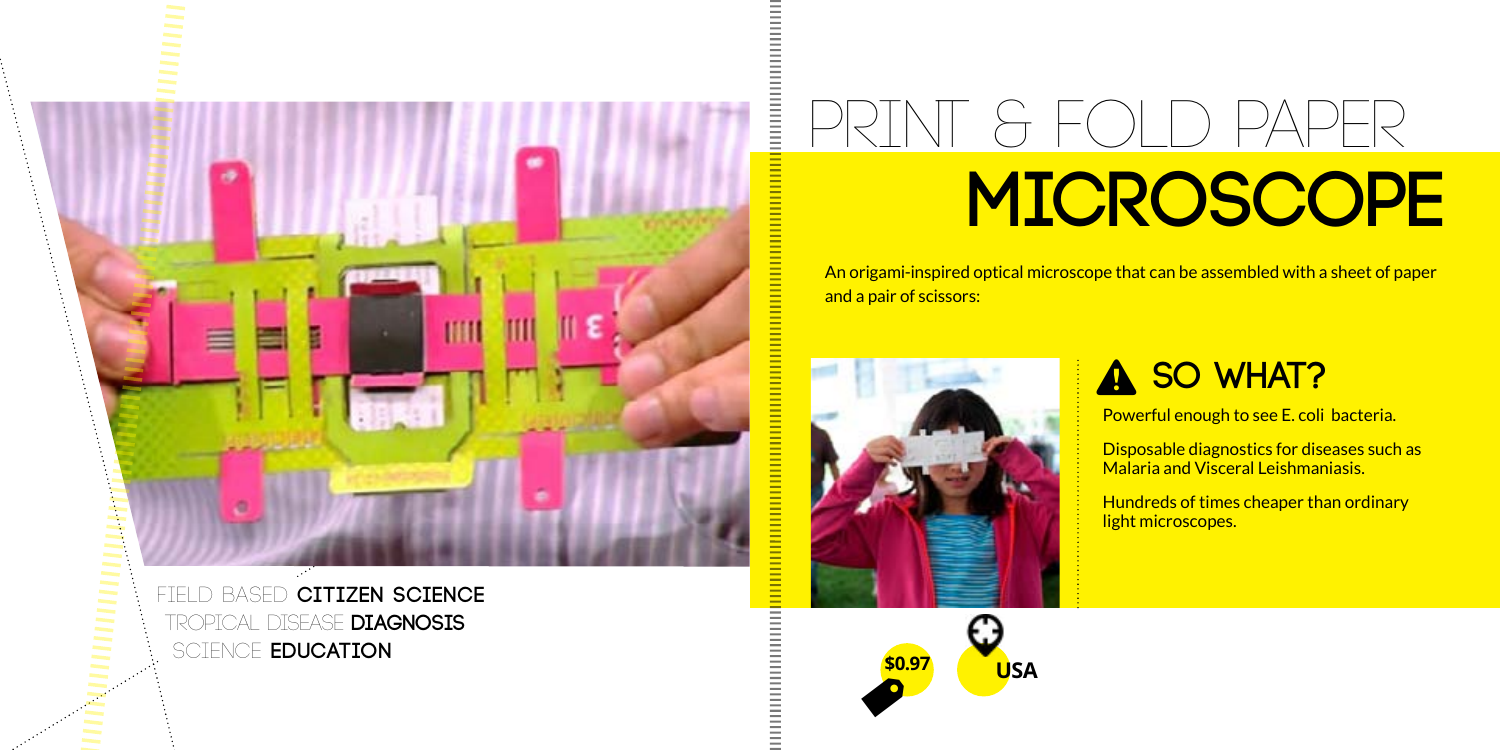

# **CENTRIFUGE**  Manual Blood

A blood centrifuge, which separates blood for disease diagnostics - anemia, etc. made out of bicycle parts and hand drills.



**DE DE LA DE LA DE LA DE LA DEL DE LA DE LA DE LA DE LA DE LA DEFENSA DE LA DEFENSA DE LA DEFENSA DE LA DEFENSA D** 

### **A SO WHAT?**

Unlike most hospital equipment, this centrifuge does not require a reliable electricity supply, only five minutes of pedaling.

This saves on generator costs and involves the family of the patient in their care.

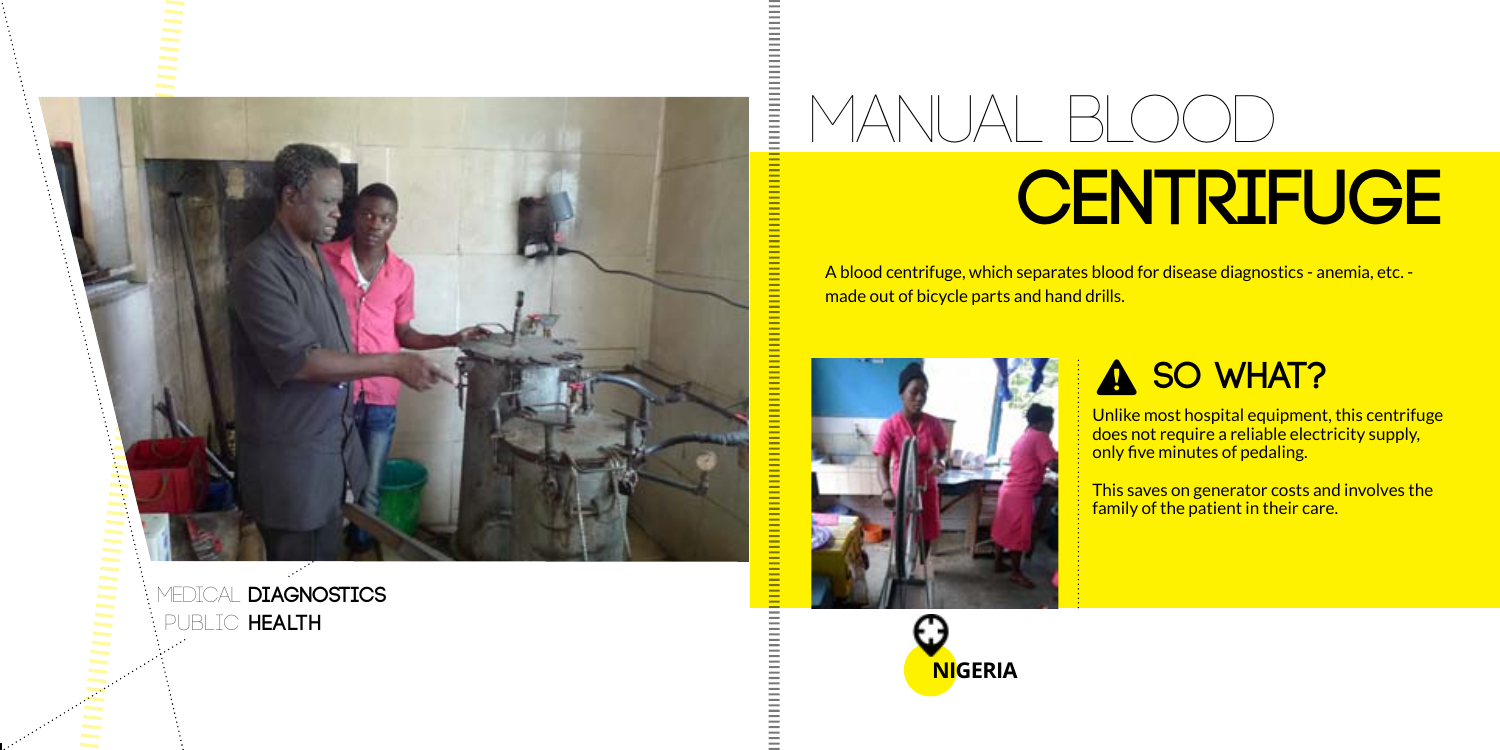

assisstance For **Disaster & War Victims MEDICAL** amputations fragile/ **post conflict** states

# **Prosthetics** 3D Printed

Prosthetics made out of stainless steel, moldable plastics and 3D printed parts, customized to each individual:



лининационално и постояни по постояни по постояни по постояни по постояни по постояни по постояни по постоянии

### **A** SO WHAT?

Millions worldwide require prosthetics; 80% of whom live in developing countries.

Typical prosthetics cost in excess of \$1,000; cheap ones are not typically customized.

Replacements are needed every 6-12 months for children, 3-5 years for adults.

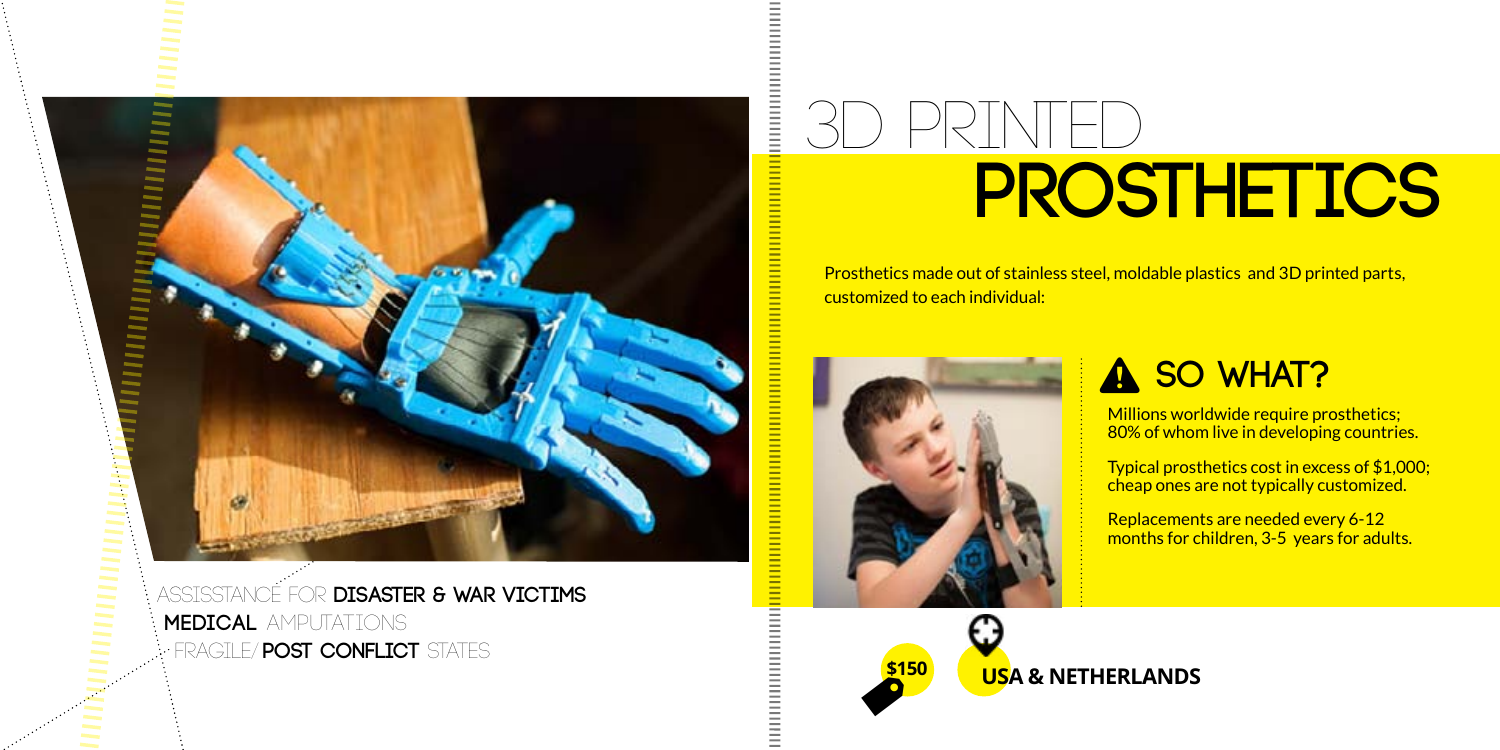



(Courtesy of Winchester Hospital, Do not copy).



NonInvasive **neonatal monitoring** Mechanical stress **analysis** 

# **for Analysis** IDEO MAGNIFICATION

An algorithm that amplifies color changes and motion from a video feed to detect otherwise unseen events - heart rate, respiratory rate, and the swaying of buildings, among others:



## **A SO WHAT?**

**Cheaper than traditional pulsemeters - it only** requires a webcam.

Can track multiple events - patients or buildings - at once.

The code runs on any computer.

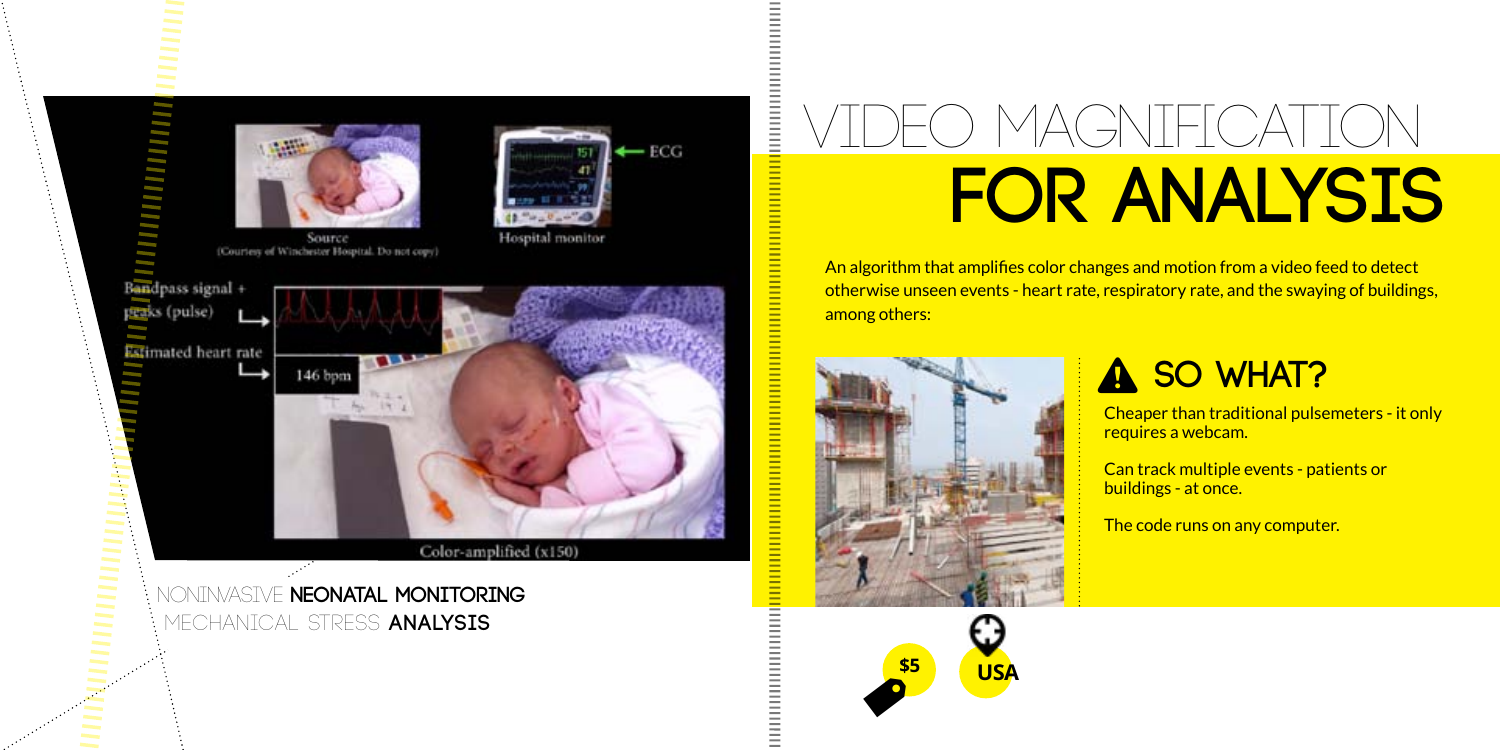٠ **Contract College Contractor Contractor Contractor Contract Contract Contract Contract** ٠



### **Inexpensive** rapid prototyping **e**-**Waste** management

E WASTE

# **3D Printer**

Afate Gnikou from Togo, built a 3D printer from parts he scrounged from broken computers, other e-waste electronics and \$100 worth of specialized electronics:



## **A** SO WHAT?

Costs a fraction of those currently on the market.

Recycles otherwise environmentally damaging waste.

Made with local parts means that it can be fixed with local parts.



**THE SERVICE**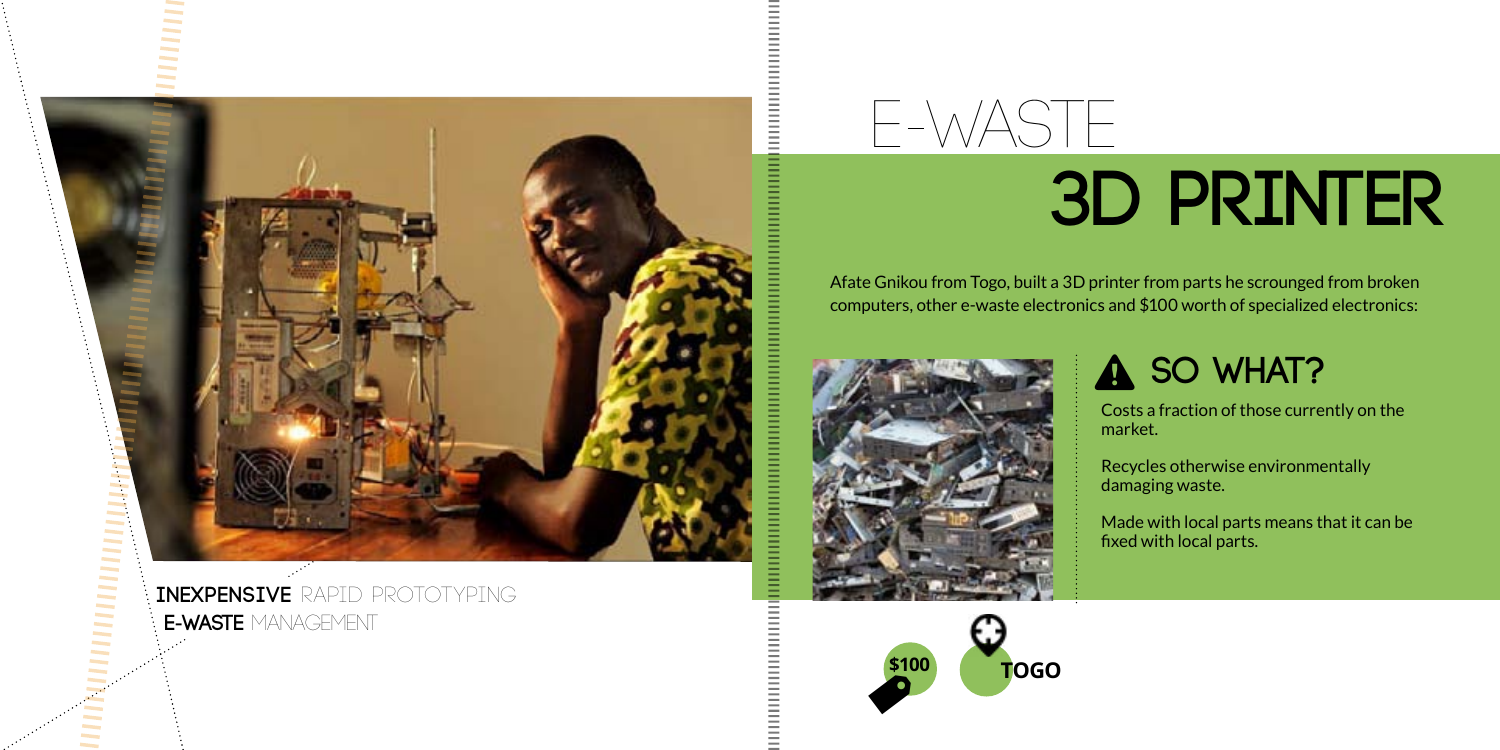

**REduces plastic** on the landfill Increases **self**-**sufficiency STREAMLINES SUPPLY CHAINS** 

# **for 3d Printers**  Plastic recycling

Waste plastic can be recycled into both 3D printer filament (the only consumable in 3D printing) and injection molding pellets, ready to be converted into new projects:



**INTERNATIONAL** 

нининининининининининин

|<br>|<br>|<br>|<br>|<br>|

## **A** SO WHAT?

Cost of 3D printing filament decreases by a factor of 10.

While lower quality than virgin filament, it enables even cheaper prototyping.

Recover the energy in the plastics to save oil, plastic and energy.

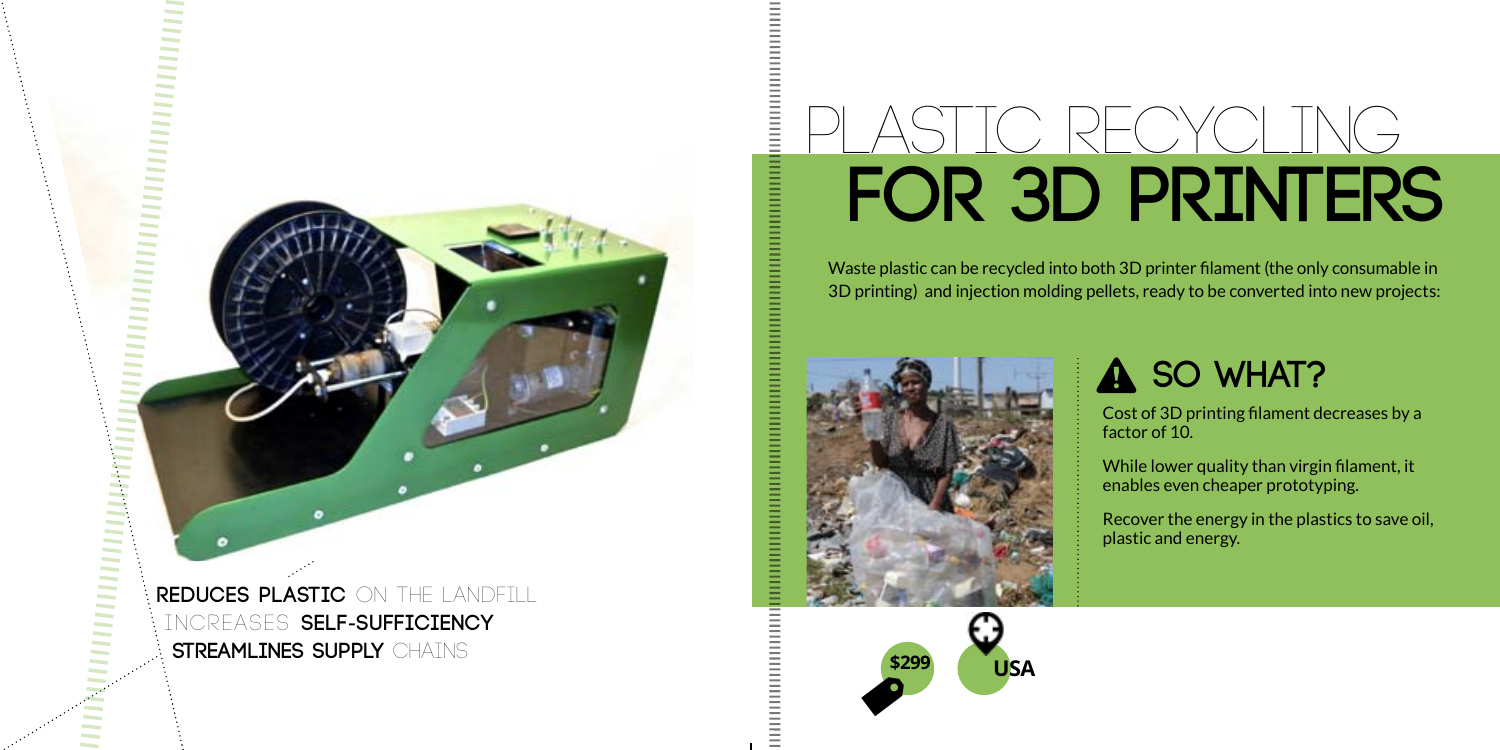

Water quality and flow rate **monitoring Environmental** conservation **POLICY** PLANNING

**Contractor Contract** 



# **SENSORS**

A network of sensors that collect water quality and quantity data in realtime, analyze its patterns and predict future trends:



## **A** SO WHAT?

Sensors can easily be swapped to any lowcost, low power sensor: flow rate, chemical indicators, etc.

Track water quality to work out the cleanest time to collect water.

Send contamination warning and repair status alerts

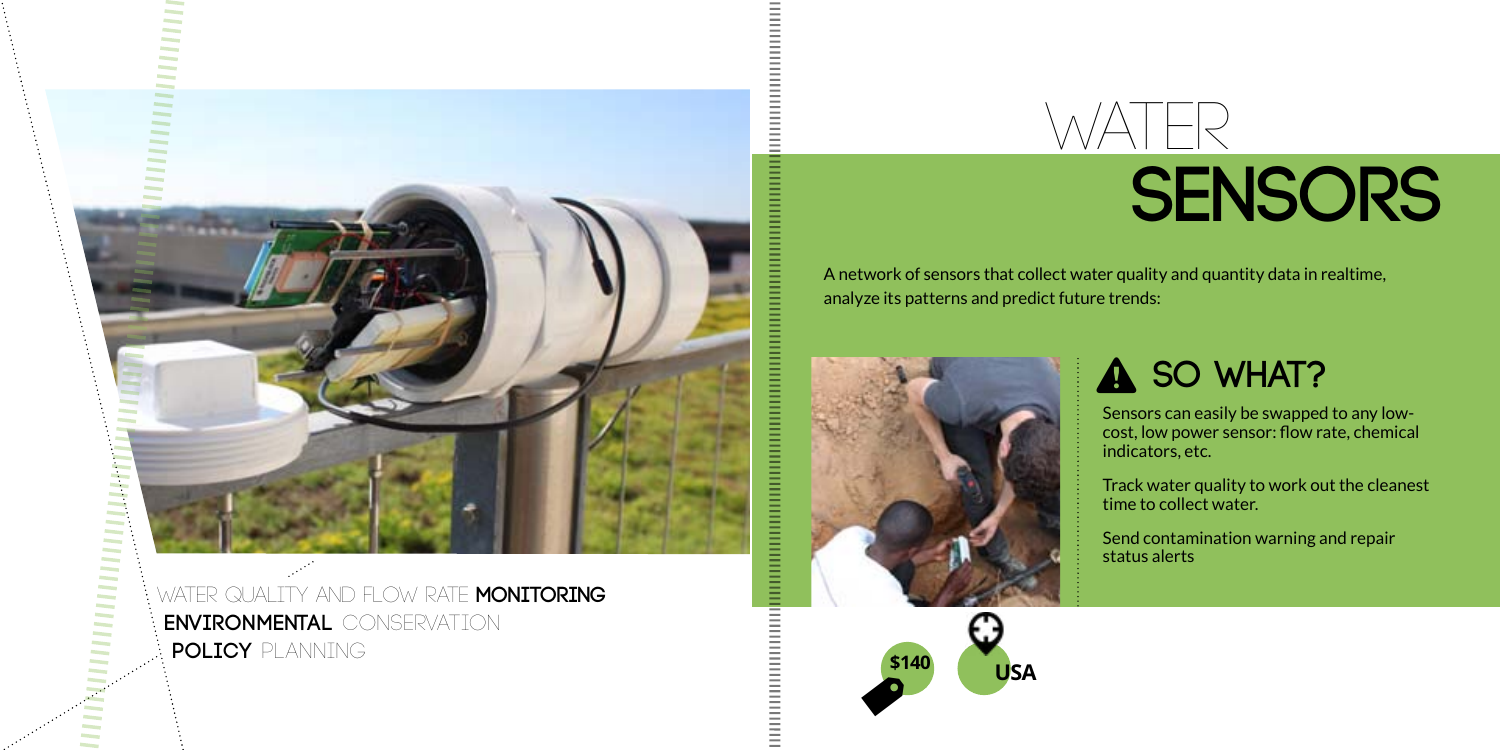

**Community driven** & crowdsourced Rapid **data collectioN** Post- **DIsaster assessment**

# **SENSOR NETWORK**  AIR QUALITY

A self-contained sensing unit attached to cars and other vehicles that reports localized air quality data in real time:



 $\begin{bmatrix} 1 & 0 & 0 \\ 0 & 1 & 0 \\ 0 & 0 & 0 \\ 0 & 0 & 0 \\ 0 & 0 & 0 \\ 0 & 0 & 0 \\ 0 & 0 & 0 & 0 \\ 0 & 0 & 0 & 0 \\ 0 & 0 & 0 & 0 \\ 0 & 0 & 0 & 0 & 0 \\ 0 & 0 & 0 & 0 & 0 \\ 0 & 0 & 0 & 0 & 0 \\ 0 & 0 & 0 & 0 & 0 & 0 \\ 0 & 0 & 0 & 0 & 0 & 0 \\ 0 & 0 & 0 & 0 & 0 & 0 & 0 \\ 0 & 0 & 0 & 0 & 0 & 0 & 0 \\$ 

**Formula** 

### **A** SO WHAT?

Crowdsources data logging for up- to-date information with limited investment.

Supports different sensors - radiation levels, carbon monoxide, dust and others.

Automated collection and anonymized upload makes it easy to use.

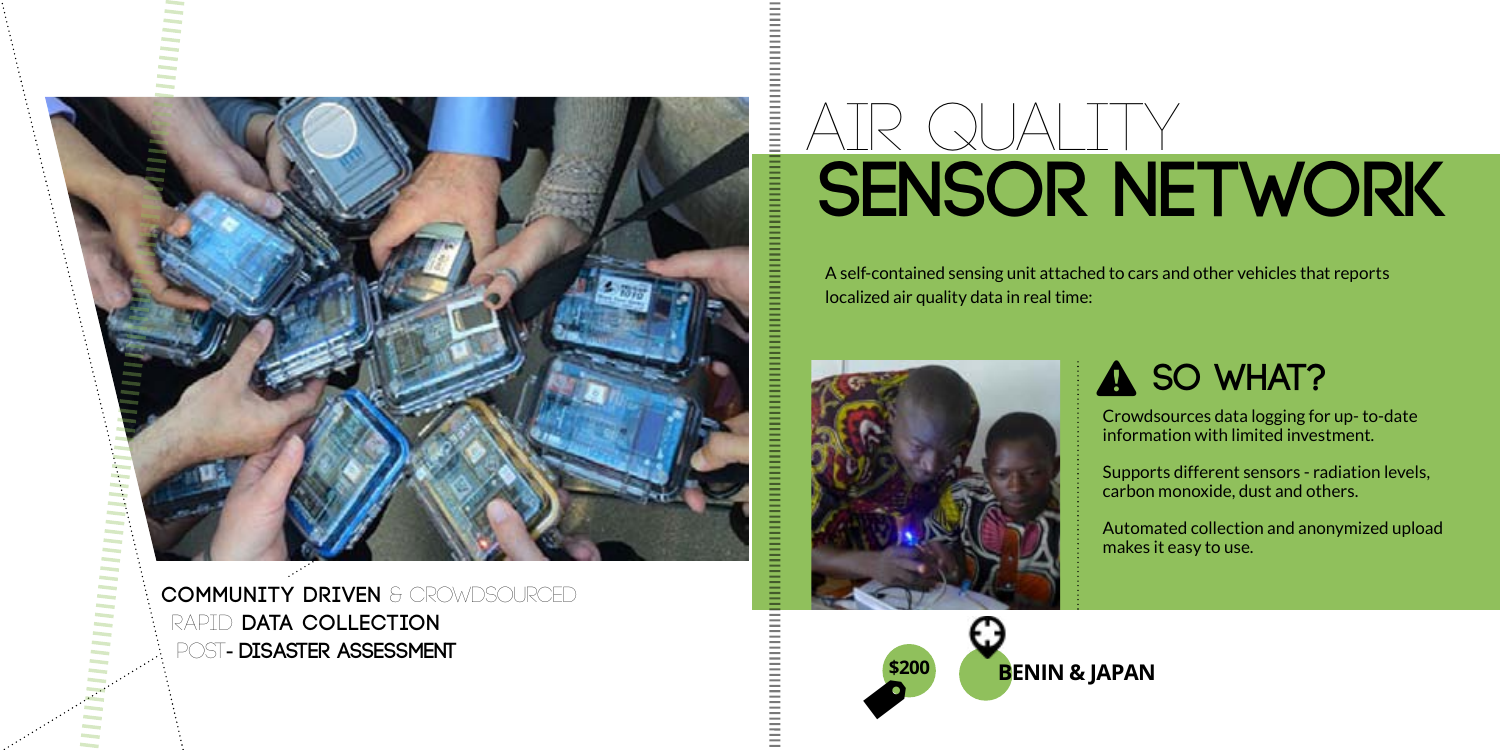

**Pollution monitoring** and enforcement Disaster **MAPPING** aerial **surveys**

## **Vehicles**  unmanned Aerial

A mobile sensing platform that can be customized, built and flown locally, using 3D printed and laser cut parts:



## **A** SO WHAT?

Data and images are immediate - necessary for search and rescue, disasters and agriculture.

Higher resolution data than satellites could provide and faster than ground-based devices.

Supports different sensors - radiation levels, carbon monoxide, dust and others.



================

**\$90 SPAIN, SWITZERLAND & USA** ,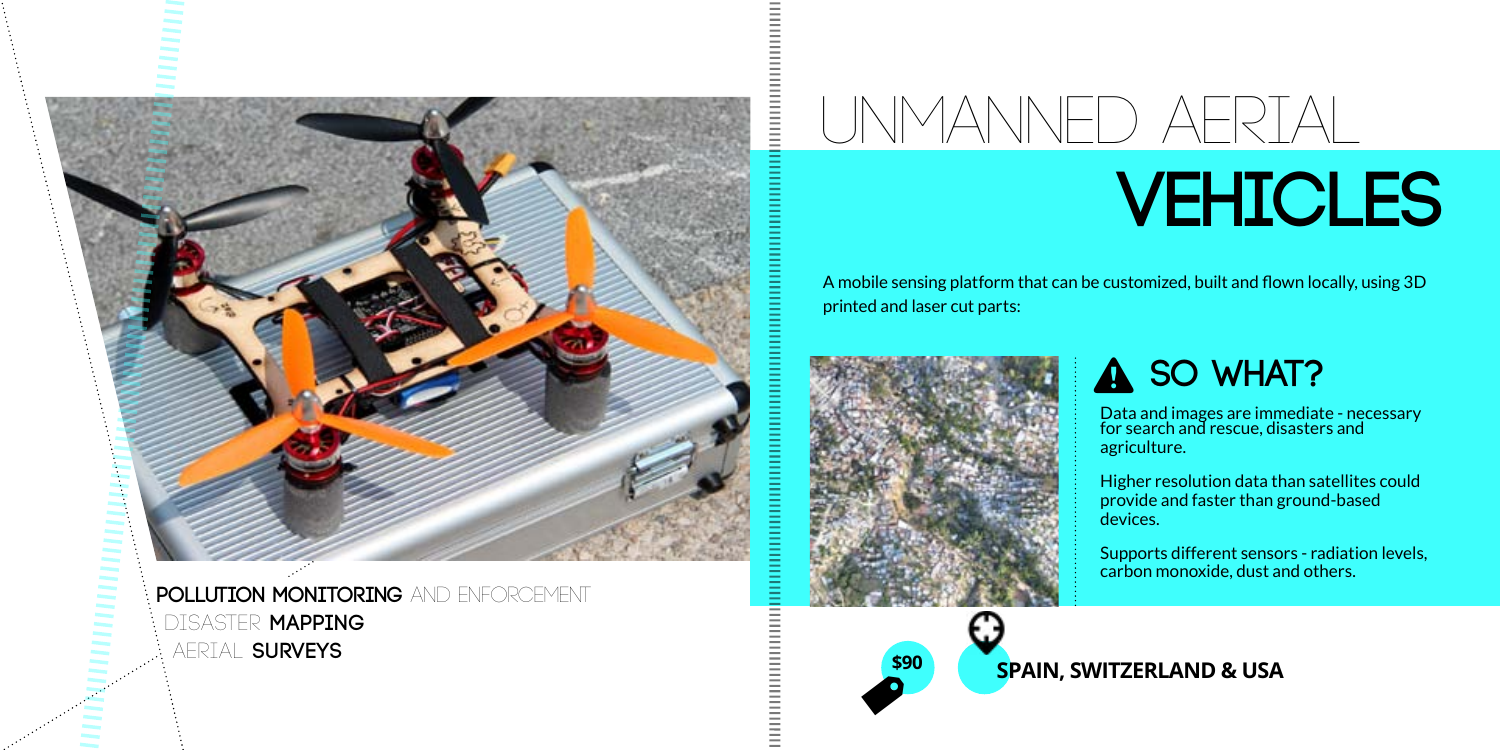inning<br>T



**Urban development** and city planning

## **COUNTER** TRAFFIC

A low-cost device that accurately measures and visualize street traffic - pedestrians, bicyles and cars:



|<br>|<br>|<br>|<br>|<br>|<br>|<br>|<br>|<br><br><br><br><br>

## **A** SO WHAT?

Quarter the cost of commercial products. Opens traffic data to the public. Helps to study environmental impact.

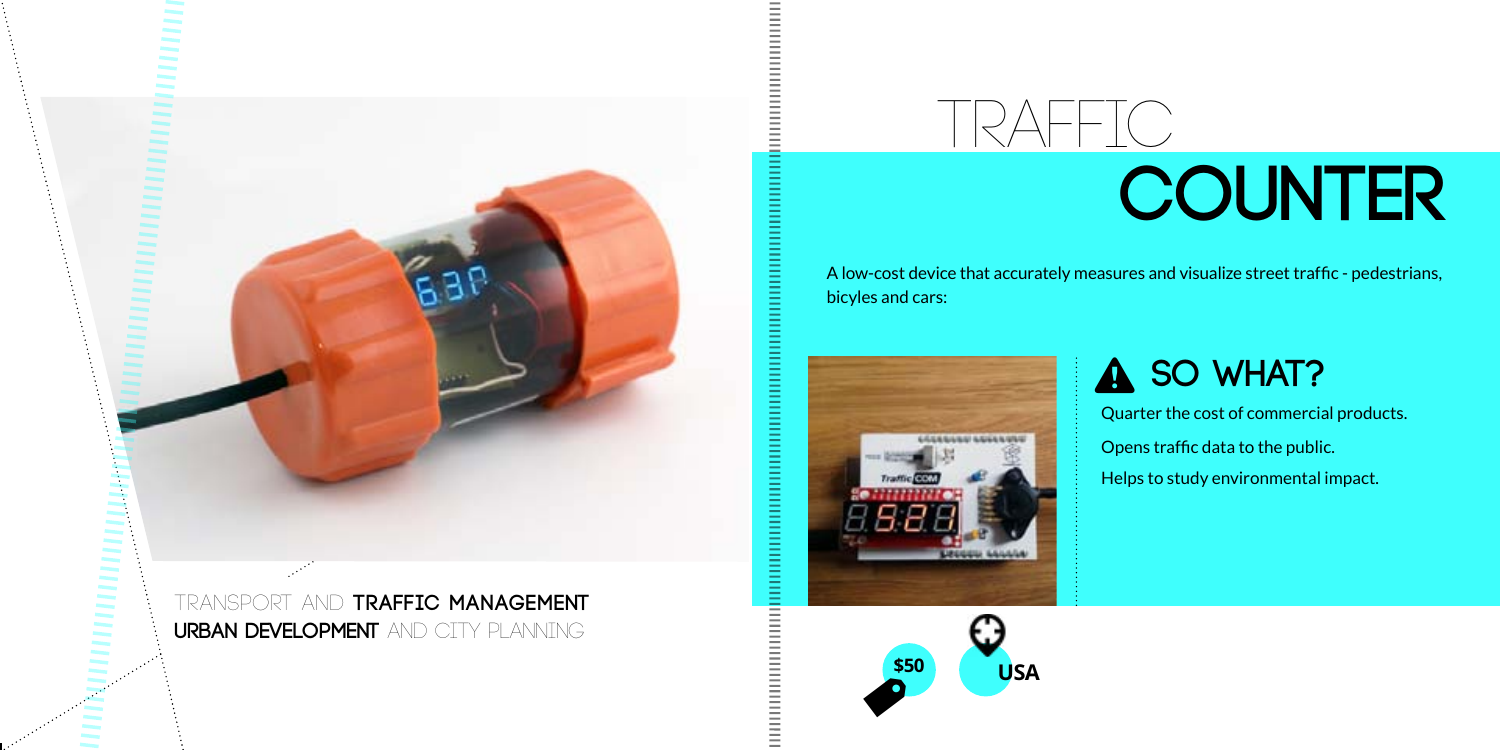**Community** driven urban improvement Revitalising **public spaces** Social **empowerment**

# **FURNITURE** PUBLIC SPACE

Building community furniture together with the community: skateparks, plant pots, soccer goals and park benches:



||<br>|<br>|<br>|<br>|<br>|<br>|<br>|

## **A** SO WHAT?

Provides opportunities for social interaction, social mixing and social inclusion.

Facilitates the development of community ties.

Entrepreneurs can make their own furniture in the fab lab and sell it at the local market.

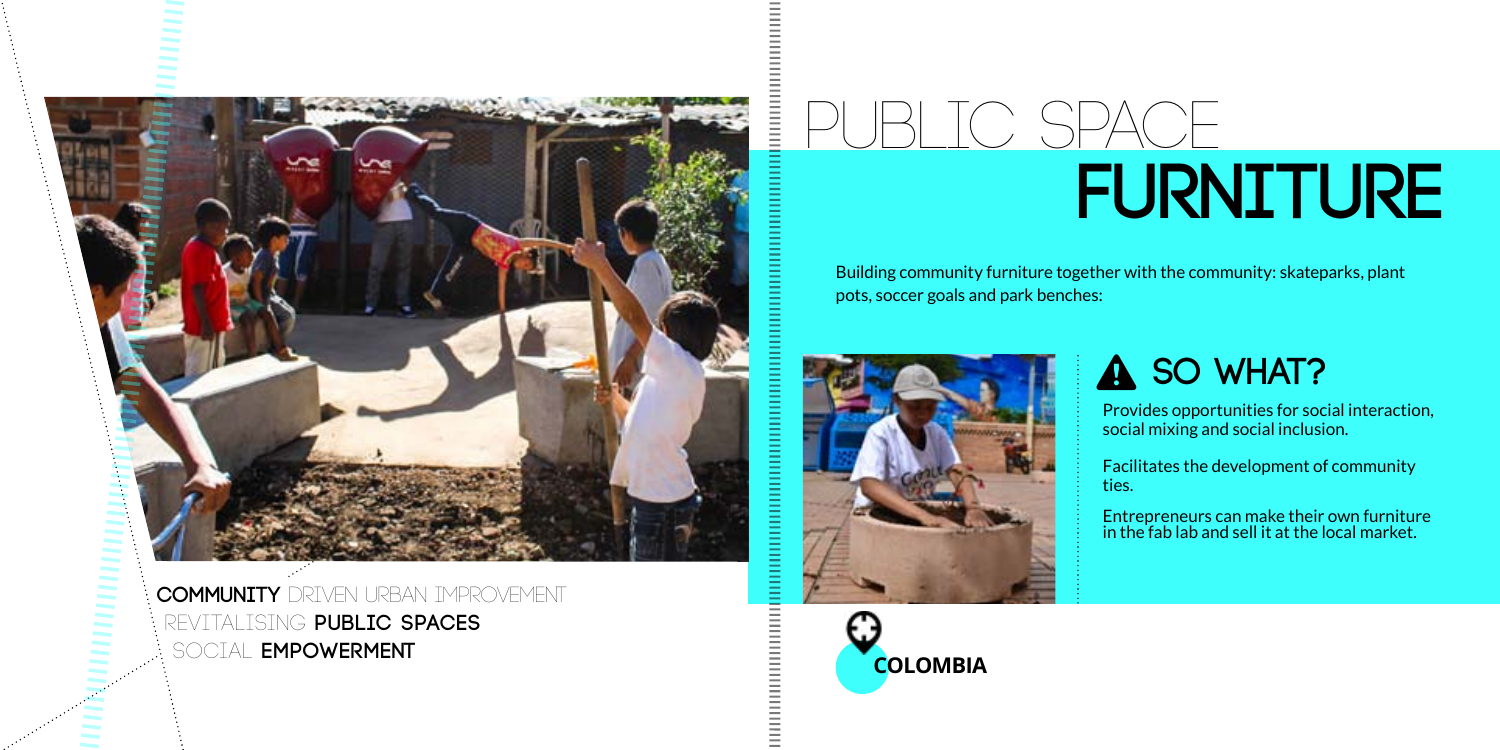### SensorS For Global Development **awards finalists**

**Contract Contract Contract Contract Contract Contract Contract Contract Contract Contract Contract Contract Contract Contract Contract Contract Contract Contract**  $\mathcal{L}^{\text{max}}_{\text{max}}$  and  $\mathcal{L}^{\text{max}}_{\text{max}}$ **Contract Contract Contract Contract Contract Contract Contract Contract Contract Contract Contract Contract Contract Contract Contract Contract Contract Contract Contract Contract Contract Contract Contract Contract Contract Contract Contract Contract**  $\mathcal{L}_{\rm{max}}$  and  $\mathcal{L}_{\rm{max}}$ **Contract Contract Contract Contract Contract Contract** 

 $\mathcal{L}_{\rm{max}}$  and  $\mathcal{L}_{\rm{max}}$ **Contract Contract Contract Contract Contract Contract Contract Contract** 

Durable, low-cost sensors have the power to provide critical information needed to help improve the lives of the world's most vulnerable people. Maker-created sensor technologies are poised to democratize the collection of local data by providing reliable, usable data with a low per-unit cost.

This is the first digital fabrication innovation contest - organized in partnership between USAID, Intel Corporation, Fab Foundation and the World Bank - challenging the maker community to envision and build sensors for global development. These are the six finalists.

Sponsored by

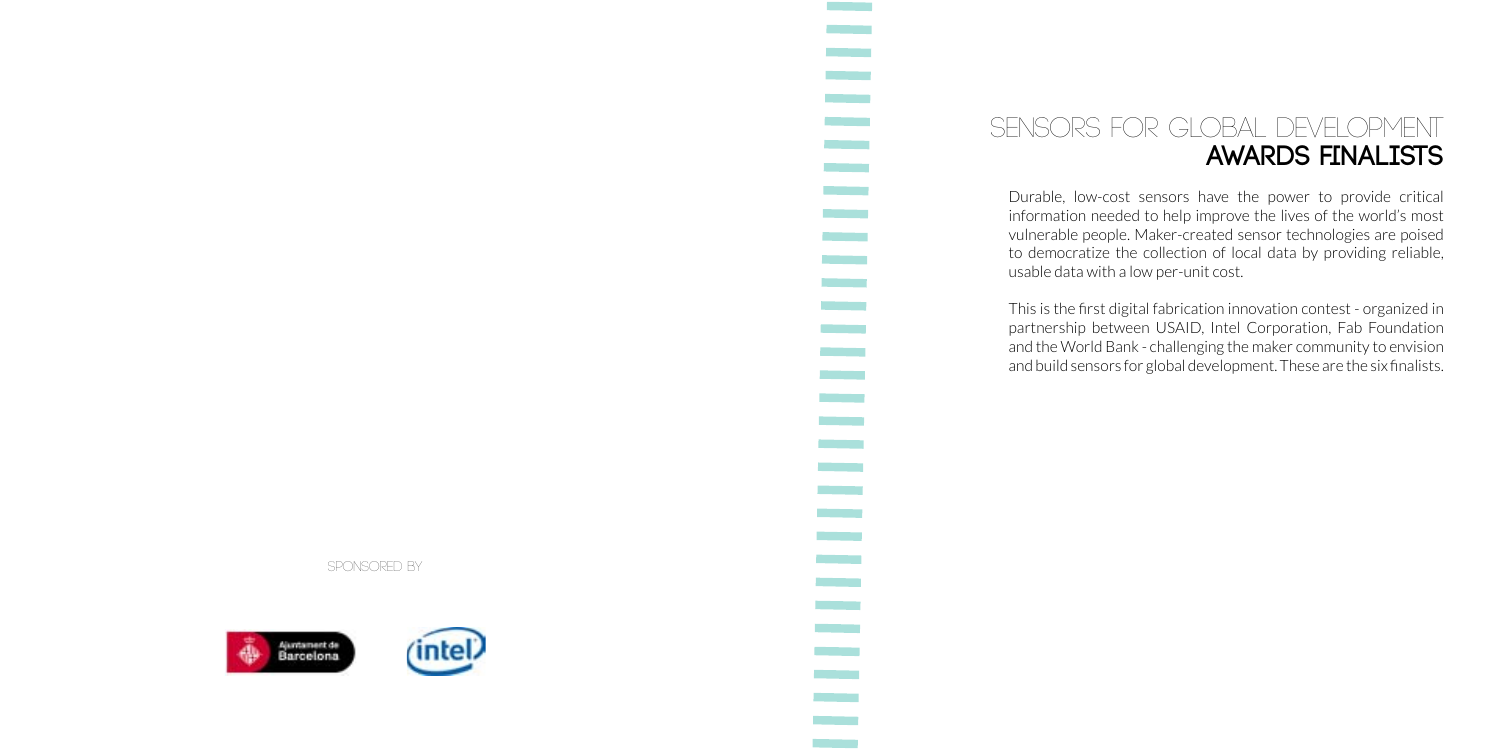

### **KdUINO**

A research project that measures water transparency and sends it to your phone.

Citclops Europe Project

### **Nano PlasmonicS biosensor**

A prototype of the emerging portable, molecular-level sensor technology.

Reza Abbaspour, Parker H. Petit Institute for Bioengineering & Bioscience at Georgia Tech, USA





### **FRESH air IN BENIN**

An ongoing project in Benin to track air quality by mounting self-contained sensors on cars.

Marco Zennaro et al., Benin



### **momo**

A remote sensing platform that measures water flow rate from hand-pump wells.

WellDone, USA

Luke Iseman, USA





A home gardening device that automatically

irrigates based on soil conditions.

 **Growerbot**

### **safecast**

A Geiger counter that is attached to your car and transmits radiation levels in real time.

Sean Bonner et al., Crash Space, Fabcafe Tokyo, MIT Media Lab, Tokyo Hackerspace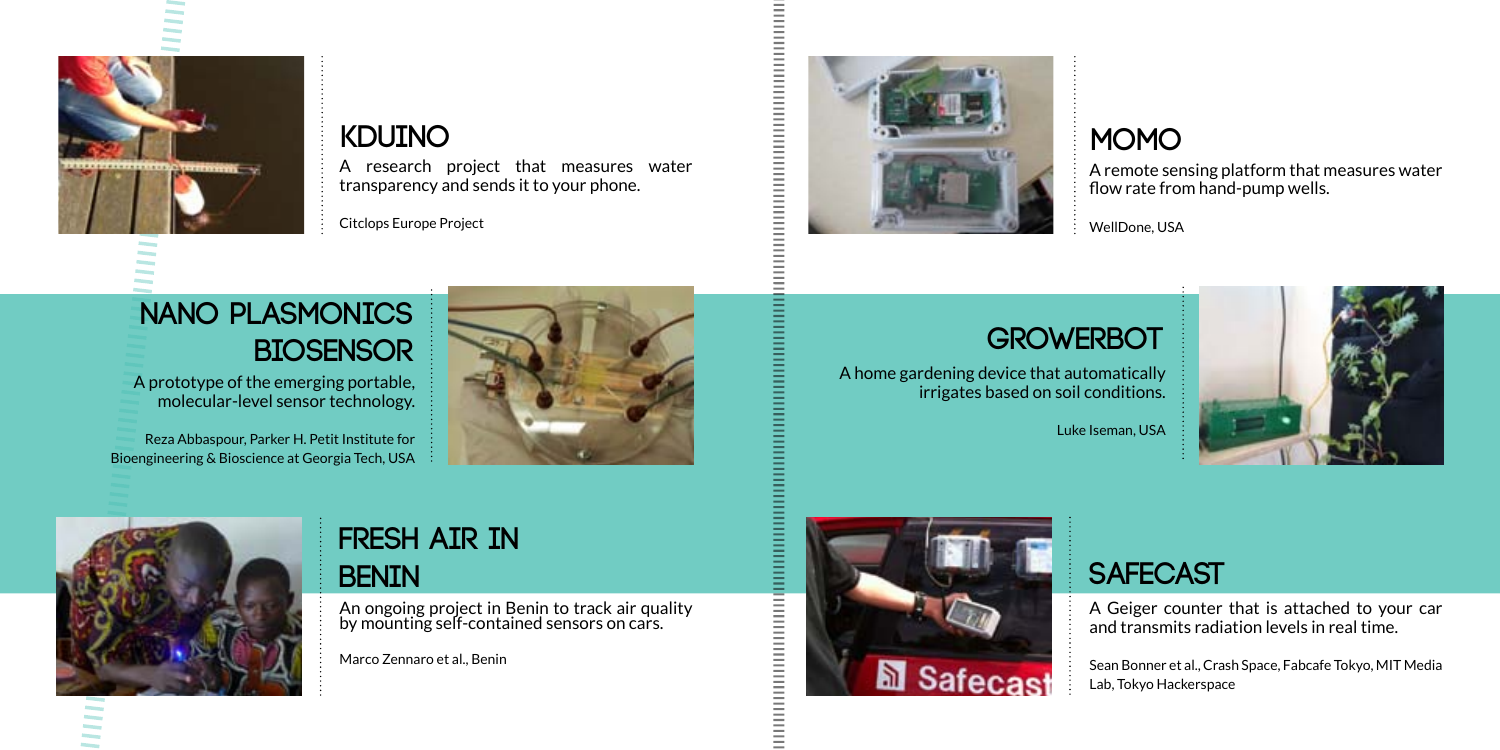### **APPENDIX**

Projects like these - and ones we have not even dreamt of yet - are being invented, prototyped, built and sold all around the world right now. When one opens their work to the world, everybody benefits - barriers crumble and opportunities emerge. This list attempts to locate some of the many different projects, each with their own brilliant nuances, behind the ideas showcased. It is by no means an exhaustive list, but hopefully gives an indication to the breadth of different projects happening in the world right now.

**Contract Contract Contract Contract**  $\sim 10^{11}$  and  $\sim 10^{11}$  $\mathcal{L}^{\text{max}}_{\text{max}}$ **Contract Contract Contract Contract Contract Contract Contract Contract Contract**  $\sim 10^{11}$  m  $^{-1}$ **Contract Contract Contract Contract Contract Contract Contract Contract Contract Contract Contract Contract Contract Contract Contract Contract Contract Contract Contract Contract Contract Contract Contract Contract Contract Contract Contract Contract Contract Contract Contract Contract Contract Contract Contract Contract Contract Contract Contract Contract Contract Contract Contract**  $\sim 10^{11}$  and  $\sim 10^{11}$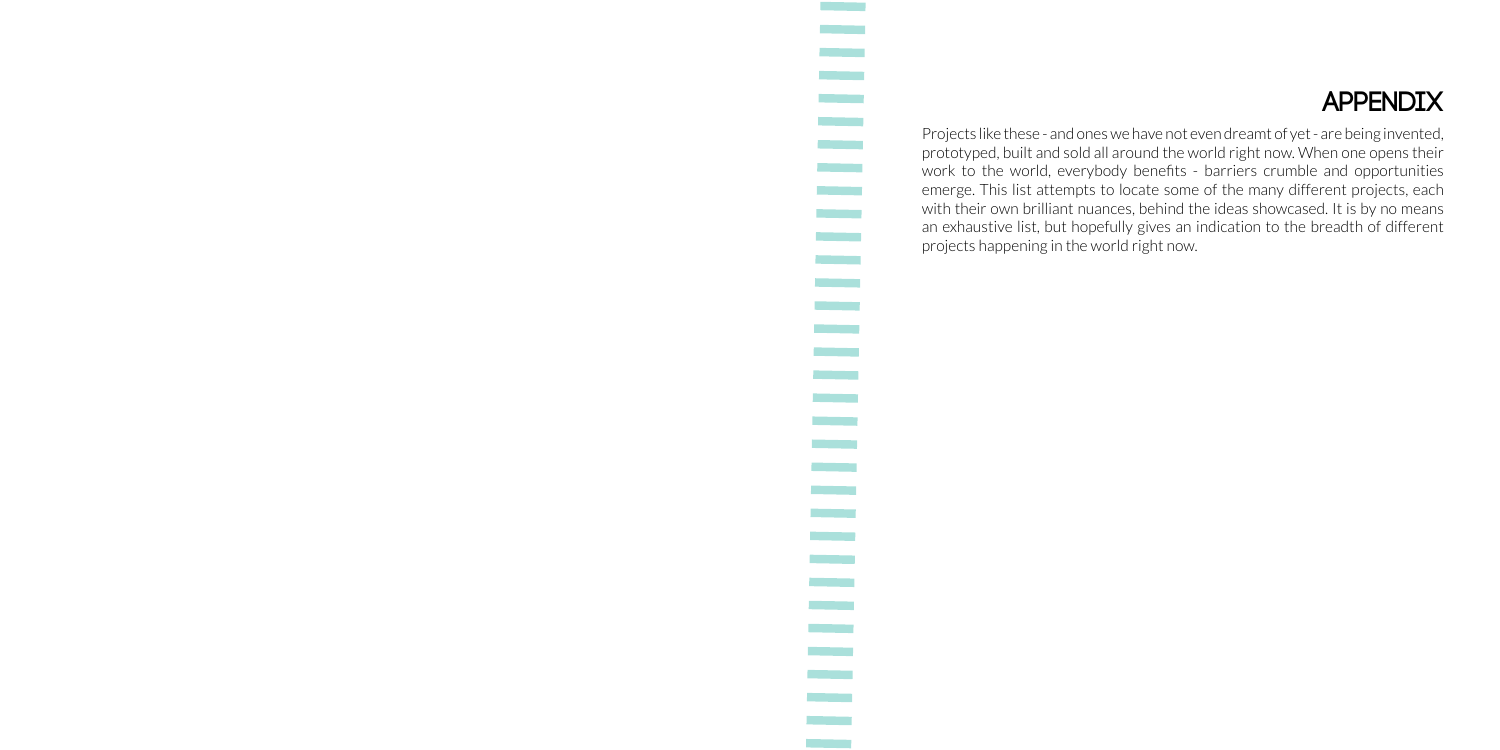#### Low Cost Spirometer

- World Health Organization, *"The top 10 causes of death",* data from 2010 / updated 2014 Citations:
- Primary Care Respiratory Journal, Frederick van Gemert et al., The impact of asthma and COPD in sub-Saharan Africa, 2010
- Maya Varma, San Jose USA, 2014 funded by the CTY Cogito Research Award.

#### Images:

(Left) UW-Madison, University Communications (Bryce Richter), "Designing a Low Cost Spirometer", 2009 (Right) Maya Varma, *"A Novel Wireless Microcontroller-Based Pulmonary Function Analyzer ",* 2014

#### Other Projects:

Knox Medical Diagnostics (Charvi Shetty, Huyson Lam, Noel Jee, Inderjit Jutla), California USA, 2014 University of Wisconsin-Madison (Andrew Dias, Andrew Bremer, Jeremy Schaefer, Jeremy Glynn), Wisconsin USA, 2009

Pressure sensor, Arduino, flexible tubing, 3D printed mouthpiece, Bluetooth and a phone.

Electronics workbench, 3D printer. Materials:

#### Equipment:

#### Print & Fold Paper Microscope

Citations: Manu Prakash et al., Department of Bioengineering at Stanford University USA, 2014

#### Images:

- (Left) Manu Prakash, *"A 50-cent microscope that folds like origami",* TEDGlobal 2012 (Right) Alex Johnson, 2014
	- Paper, Ball lens,
- Equipment: <sup>A paper</sup> printer.
- Materials:

#### Manual Blood Centrifuge

#### Citations:

- Dr. Oluyombo Awojobi, the Manual Haematocrit Centrifuge, Awojobi Clinic Eruwa Nigeria, 2010
- Massachusetts Institute of Technology (K. Kung, T.Moallem, D. A, K. Williams, M. Salinas), the Coriolis
- Haematocrit Centrifuge, Boston USA, 2013

#### Images:

- (Left, Right): PRI, "This Nigerian doctor runs his hospital on corn cobs and used bike parts", Rowan Moore Gerety, Eruwa Nigeria, 2014
- Materials: Scrap bicycle parts, table.
- Equipment: Metal working area (with welding.)

#### 3D Printed Prosthetics

#### Citations:

- Stanford University, Maurice LeBlanc, *"Give Hope Give a Hand The LN-4 Prosthetic Hand",* data from 2008 / presentation 2011
- World Health Organization, *"World Report on Disability 2011",* 2011
- The American Academy of Orthotists & Prosthetists, Erin Strait, *"Prosthetics in Developing Countries"*, 2006 Haitian Amputee Coalition, Ivan R. Sable, 2010
- University of Buffalo, New York (Kurichi JE, Bates BE, Stineman MG), *"Amputation International Encyclopedia*
- *of Rehabilitation"*, 2010 E-nable, South Africa & USA, 2014
- Robohand, Australia & USA, 2014
- Talon Hand 2.0, USA, 2014
- Oxy Hand RP 1.0, USA, 2014

#### Images:

- (Left) Jen Owen, RIT, 2014
- (Right) 3ders.com, 2014
- Equipment: Stainless steel, moldable plastics and 3D printed parts.
- Materials: A 3D printer, camera, metal working area, trained prosthetist.

#### Video Magnification for Analysis

#### Citations:

Eulerian Video Magnification at the Massachusetts Institute of Technology (Hao-Yu Wu, Michael Rubinstein, Eugene Shih, John Guttag, Frédo Durand and William T. Freeman), Cambridge USA, 2012

#### Images:

- (Left): Euliarn Video Magnification, MIT, Cambridge USA, 2012
- (Left): Peri, Administration Building Central Bank of Nigeria, Lagos Nigeria, 2012
- Equipment: Webcam, computer.
- Materials: ---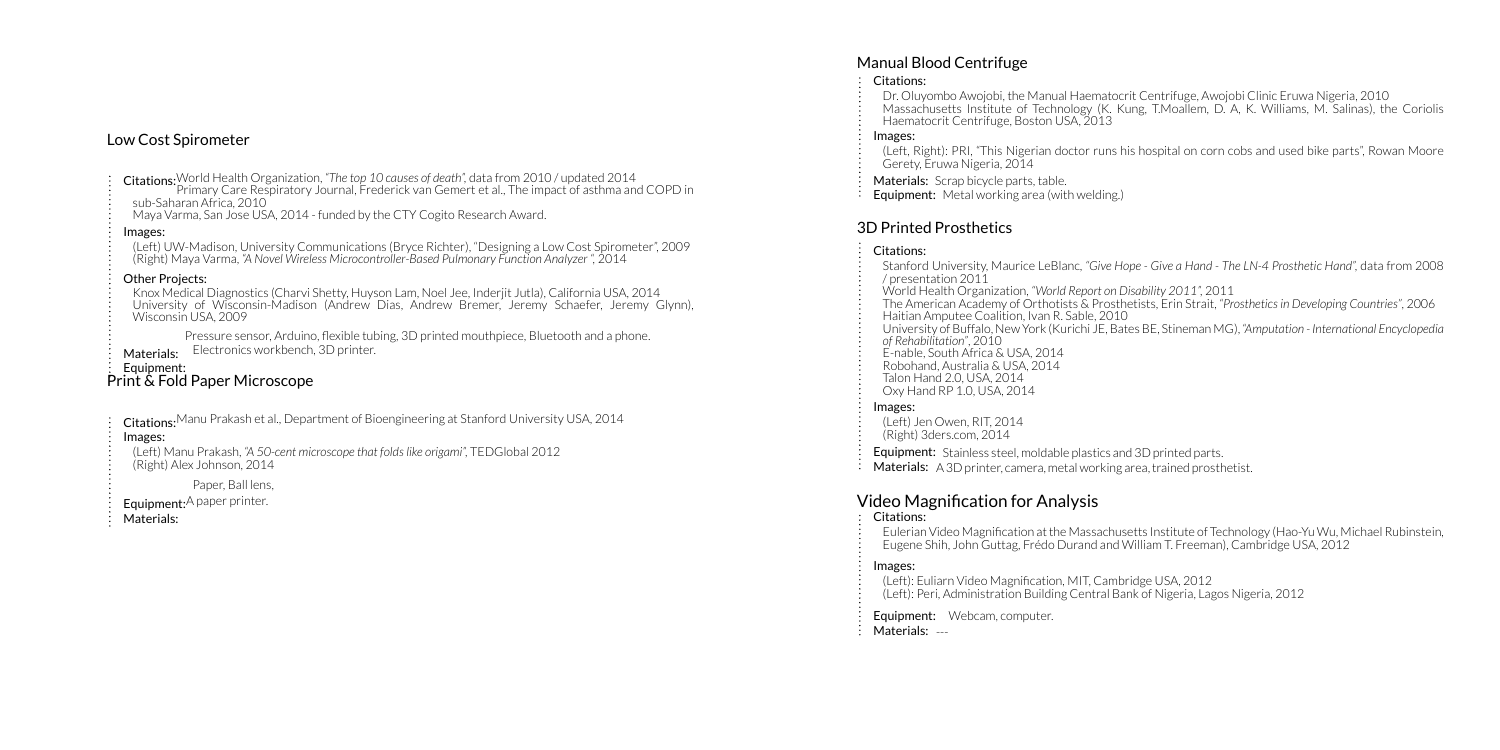#### E-waste 3D Printer

#### Citations:

Kodjo Afate Gnikou at Woelab in Loma, Togo, 2013

#### Images:

(Left) FranceSoir, Victor Lefebvre, *"Woelab, des décharges togolaises à la planète Mars",* 2013 (Right) http://greenbuildingelements.com/, 2013

Equipment: Scrap metal parts, \$100 worth in electronics (an Arduino + others.)

Materials: Flectronics working area, screwdriver.

#### Plastic recycling for 3D printers

#### Citations:

- Filastruder by Tim Elmore, Florida USA, 2013
- The Cambridge-MIT Institute at the University of Cambridge, *"The Improving Engineering Education (ImpEE)*
- *Project: Recycling of Plastics"*, 2005
- Container Recycling Institute, Pat Franklin, *"Down the drain"*, 2006
- Petco, PET plastic recycling South Africa, 2014

#### Images:

- (Left): Filabot by Tyler McNaney, Vermont USA, 2010
- (Right): Malte Ahrens, *"Plastic collectors in Soweto on Sea, South Africa",* 2014
- Equipment: Scrap plastic (cleaned and shredded) and for good quality prints: virgin ABS beads Materials: -

#### Water Sensors

#### Citations:

- Massachusetts Institute of Technology (Malte Ahrens, Jonathan Garcia, Alberto Mulero, Shinjini Saha),
- Cambridge USA, 2014
- Momo by WellDone, California USA, 2014 currently deploying prototypes in Tanzania
- World Health Organization, *"Guidelines for Safe Drinking Water Fourth Edition",* 2011
- World Health Organization, *"Indicators of microbial water quality",* 2001
- Epidemiology, John M. Colford, Jr. et al., *"Water Quality Indicators and the Risk of Illness at Beaches with Nonpoint Sources of Fecal Contamination",* Volume 18, Number 1, January 2007

#### Images:

- (Left): Elisabet Diaz Sanmartin, 2014 (Right): WellDone, 2014
- Equipment: PVC (or other waterproof enclosure), Arduino, water sensors, GSM radio.
- Materials: Electronics working area, laser cutter.

#### Air Quality Sensor

#### Citations:

- Safecast, Sean Bonner et al., Crash Space, Fabcafe Tokyo, MIT Media Lab, Tokyo Hackerspace, 2014
- Fresh Air in Benin, Benin, 2014
- CLAIRITY: An Air Quality Network for MIT's Campus by MIT, Cambridge USA, 2014

#### Images:

- (Left): Safecast (Pieter Franken, Sean Bonner and Dan Sythe), Washington DC USA, 2014 (Right): Marco Zennaro, Benin, 2014
- Materials: Some plastic weatherproof enclosure, Arduino, air quality sensors, GSM radio.
- Equipment: Electronics working area.

#### Unmanned Aerial Vehicles

- Citations:
- SenseFly by Parrot, Cheseaux-Lausanne Switzerland, 2009

#### Images:

(Left): Flone by Aeracoop, 2013 (Right):United Nations - UNITAR/UNOSAT, *"UAV Survey of Gran Ravine, Port Au Prince, Haiti",* 2012

#### Other Projects:

- Flone by AeraCoop, Barcelona Spain, 2013
- Sulsa by the University of Southampton, UK, 2011
- VAST AUAV (Variable AirSpeed Telescoping Additive Unmanned Air Vehicle) by the MIT Lincoln Laboratory, Cambridge USA, 2013
- Materials: Motors, propellers, flight electronics (radios, Arduino, etc.)
- Equipment: Laser cutter, general workshop.

#### Traffic Counter

#### Citations:

WayCount by Tomorrow Lab LLC, New York USA, 2012 Traffic Tally 2 by Diamond Traffic, Oregon USA, 2010

#### Images:

- (Left and Right): Tomorrow Lab LLC, 2012
- Equipment: Pressure sensor, plastic tubing, plastic box, Arduino
- Materials: Electronics working area.

#### Public Space Furniture

#### Citations:

Insitu by Blokcad Lab and uAbureau, Medellin, Colombia, 2011

#### Images:

- (Left and Right ): Fabio Lopez, Medellin Columbia, 2011
- Equipment: Concrete, Plywood.
- Materials: Wood working area.

Front Cover Image - Safecast (Pieter Franken, Sean Bonner and Dan Sythe), Washington DC USA, 2014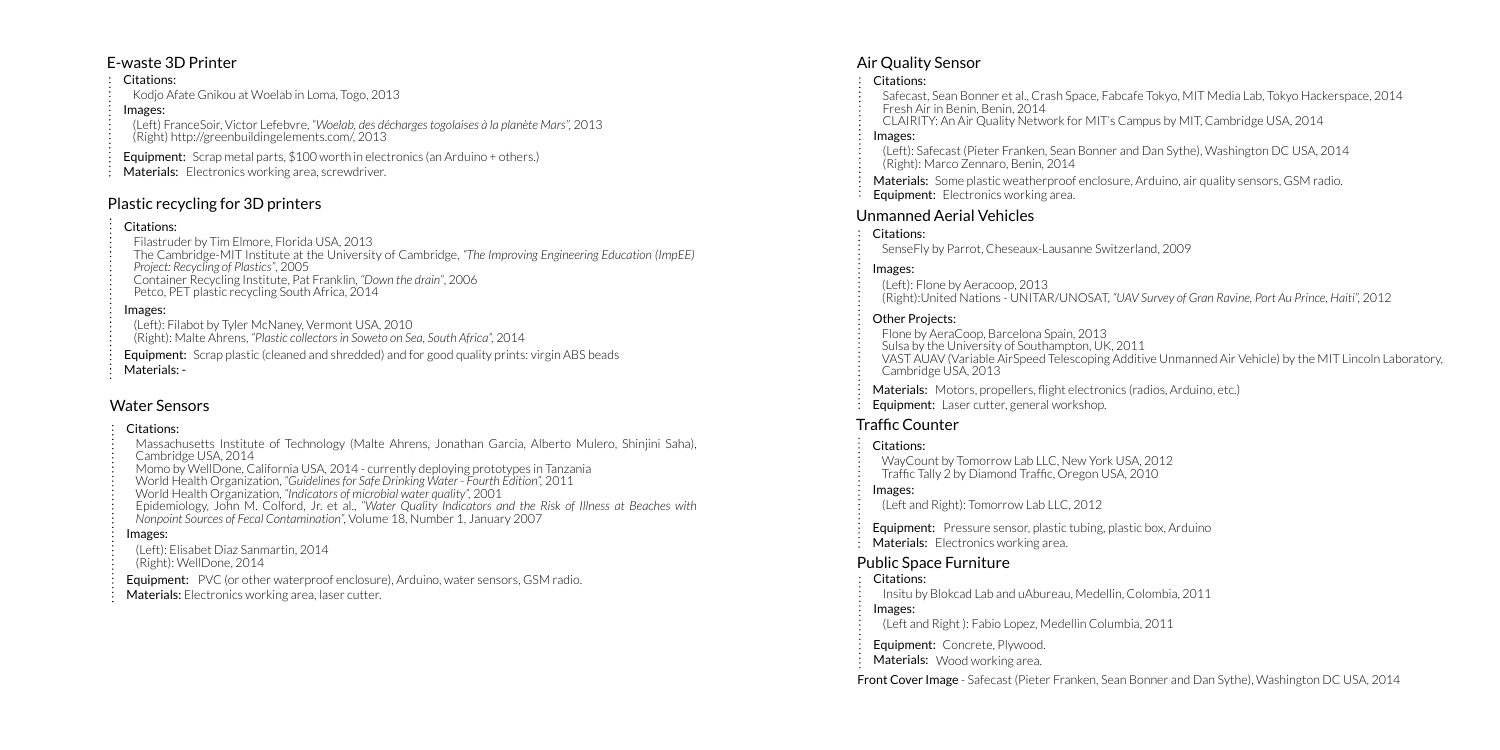#### PEOPLE.

**Contract Contract Contract Contract Contract Contract Contract Contract Contract Contract Contract Contract Contract Contract Contract Contract Contract Contract**  $\mathcal{L}^{\text{max}}_{\text{max}}$  and  $\mathcal{L}^{\text{max}}_{\text{max}}$ **Contract Contract Contract Contract Contract Contract Contract Contract Contract Contract Contract Contract Contract Contract Contract Contract Contract Contract Contract Contract Contract Contract Contract Contract Contract Contract Contract Contract Contract Contract Contract Contract Contract Contract Contract Contract Contract Contract Contract Contract Contract Contract Contract Contract Contract Contract** 

#### World Bank:

Arturo Muente-Kunigami (amuentekunigami@worldbank.org / @n0wh3r3m4n) Samhir Vasdev (svasdev@worldbank.org / @samhirvasdev) Eva Clemente (eclementemiranda@worldbank.org/ @eevich)

USAID: Eric King (eking@usaid.gov / @eric\_m\_king)

Fab Foundation: Sherry Lassiter (sherry.lassiter@fabfoundation.org / @FabFndn)

Fab Lab BCN: Tomás Díez (tomas@fablabbcn.org/ @fablabbcn)

Editor: Malte Ahrens (mahrens@ worldbank.org/ @malteahrens)

Designer: Elisabet Diaz Sanmartin (ediazsanmartin@worldbank.org / @delisabet21)